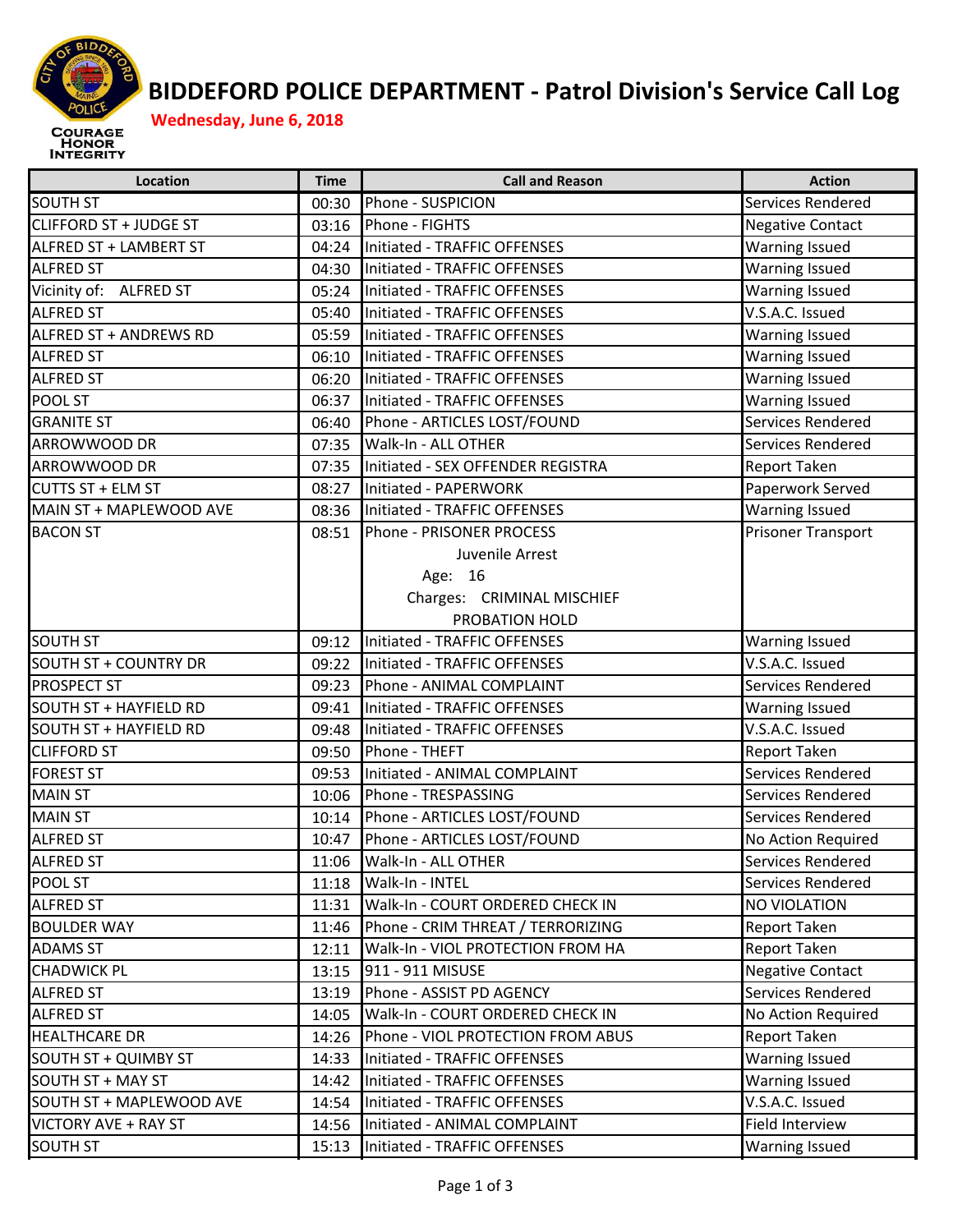

## **BIDDEFORD POLICE DEPARTMENT ‐ Patrol Division's Service Call Log**

| Location                     | <b>Time</b> | <b>Call and Reason</b>                  | <b>Action</b>           |
|------------------------------|-------------|-----------------------------------------|-------------------------|
| <b>BRADBURY ST</b>           | 15:17       | Other - DOMESTIC COMPLAINTS             | Report Taken            |
| <b>RIVER RD</b>              | 15:20       | Initiated - TRAFFIC OFFENSES            | <b>Warning Issued</b>   |
| <b>ALFRED ST</b>             | 15:20       | Phone - HARASSMENT                      | Services Rendered       |
| <b>SOUTH ST</b>              | 15:29       | Initiated - TRAFFIC OFFENSES            | <b>Warning Issued</b>   |
| <b>SOUTH ST + COUNTRY DR</b> | 15:35       | Initiated - TRAFFIC OFFENSES            | <b>Warning Issued</b>   |
| <b>ALFRED ST</b>             | 15:37       | Walk-In - COURT ORDERED CHECK IN        | Services Rendered       |
| SOUTH ST + RIVER RD          | 15:41       | Initiated - TRAFFIC OFFENSES            | <b>Warning Issued</b>   |
| <b>ALFRED ST</b>             | 15:45       | Walk-In - COURT ORDERED CHECK IN        | Services Rendered       |
| <b>SOUTH ST + RIVER RD</b>   | 15:47       | Initiated - TRAFFIC OFFENSES            | V.S.A.C. Issued         |
| <b>MIDDLE ST</b>             | 15:59       | Initiated - PAPERWORK                   | <b>Negative Contact</b> |
| <b>SOUTH ST</b>              | 16:01       | Initiated - TRAFFIC OFFENSES            | <b>Warning Issued</b>   |
| <b>GRANITE ST</b>            | 16:05       | Initiated - ANIMAL COMPLAINT            | Services Rendered       |
| <b>SOUTH ST</b>              | 16:08       | Initiated - TRAFFIC OFFENSES            | <b>Warning Issued</b>   |
| <b>PIKE ST</b>               | 16:09       | Initiated - PAPERWORK                   | <b>Negative Contact</b> |
| RIVER RD + BUZZELL RD        |             | 16:16 Initiated - TRAFFIC OFFENSES      | V.S.A.C. Issued         |
| <b>CLEAVES ST</b>            | 16:21       | Initiated - PAPERWORK                   | Paperwork Served        |
| <b>RIVER RD</b>              | 16:26       | Initiated - TRAFFIC OFFENSES            | Warning Issued          |
| <b>RIVER RD</b>              | 16:30       | Initiated - TRAFFIC OFFENSES            | <b>Warning Issued</b>   |
| <b>ALFRED ST</b>             | 16:31       | Walk-In - ALL OTHER                     | Services Rendered       |
| RIVER RD + BUZZELL RD        | 16:37       | Initiated - TRAFFIC OFFENSES            | <b>Warning Issued</b>   |
| <b>RIVER RD</b>              | 16:47       | Initiated - TRAFFIC OFFENSES            | <b>Warning Issued</b>   |
| <b>RIVER RD</b>              | 16:54       | Initiated - TRAFFIC OFFENSES            | V.S.A.C. Issued         |
| <b>WASHINGTON ST</b>         | 17:03       | 911 - POLICE INFORMATION                | Services Rendered       |
| <b>CRESCENT ST</b>           | 17:04       | 911 - MENTAL ILLNESS CASES              | Services Rendered       |
| <b>SOUTH ST</b>              | 17:12       | Initiated - TRAFFIC OFFENSES            | Warning Issued          |
| <b>RIVER RD</b>              | 17:19       | Initiated - TRAFFIC OFFENSES            | <b>Citation Issued</b>  |
| <b>ELM ST</b>                | 17:30       | Phone - ANIMAL COMPLAINT                | <b>Negative Contact</b> |
| <b>ALFRED ST</b>             | 17:37       | Initiated - PUBLIC URINATION OR D       | <b>Citation Issued</b>  |
|                              |             | Summons: MARKHAM, DANIEL PAUL           |                         |
|                              |             | Address: TRANSIENT TRANSIENT, ME        |                         |
|                              |             | Age: 54                                 |                         |
|                              |             | Charges: PUBLIC URINATION OR DEFECATION |                         |
| <b>MAIN ST</b>               | 17:42       | Phone - TRESPASSING                     | <b>Negative Contact</b> |
| <b>SOUTH ST</b>              | 17:44       | Initiated - TRAFFIC OFFENSES            | Warning Issued          |
| SOUTH ST + HAYFIELD RD       | 17:50       | Initiated - TRAFFIC OFFENSES            | V.S.A.C. Issued         |
| <b>ALFRED ST</b>             | 17:54       | Walk-In - PUBLIC URINATION OR DEF       | Services Rendered       |
| <b>SOUTH ST + RIVER RD</b>   | 18:03       | Initiated - TRAFFIC OFFENSES            | Warning Issued          |
| SOUTH ST + MAY ST            | 18:13       | Initiated - TRAFFIC OFFENSES            | Warning Issued          |
| <b>MAIN ST</b>               | 18:20       | 911 - 911 MISUSE                        | Call Transferred        |
| <b>ALFRED ST</b>             | 18:34       | Walk-In - COURT ORDERED CHECK IN        | Services Rendered       |
| BIRCH ST + HILL ST           | 18:44       | Walk-In - ARTICLES LOST/FOUND           | Report Taken            |
| ALFRED ST + MT VERNON ST     | 19:47       | Initiated - TRAFFIC OFFENSES            | Warning Issued          |
| <b>CRESCENT ST</b>           | 19:50       | 911 - MENTAL ILLNESS CASES              | Transported to Hospital |
| <b>ELM ST</b>                | 19:53       | Phone - SUSPICION                       | Services Rendered       |